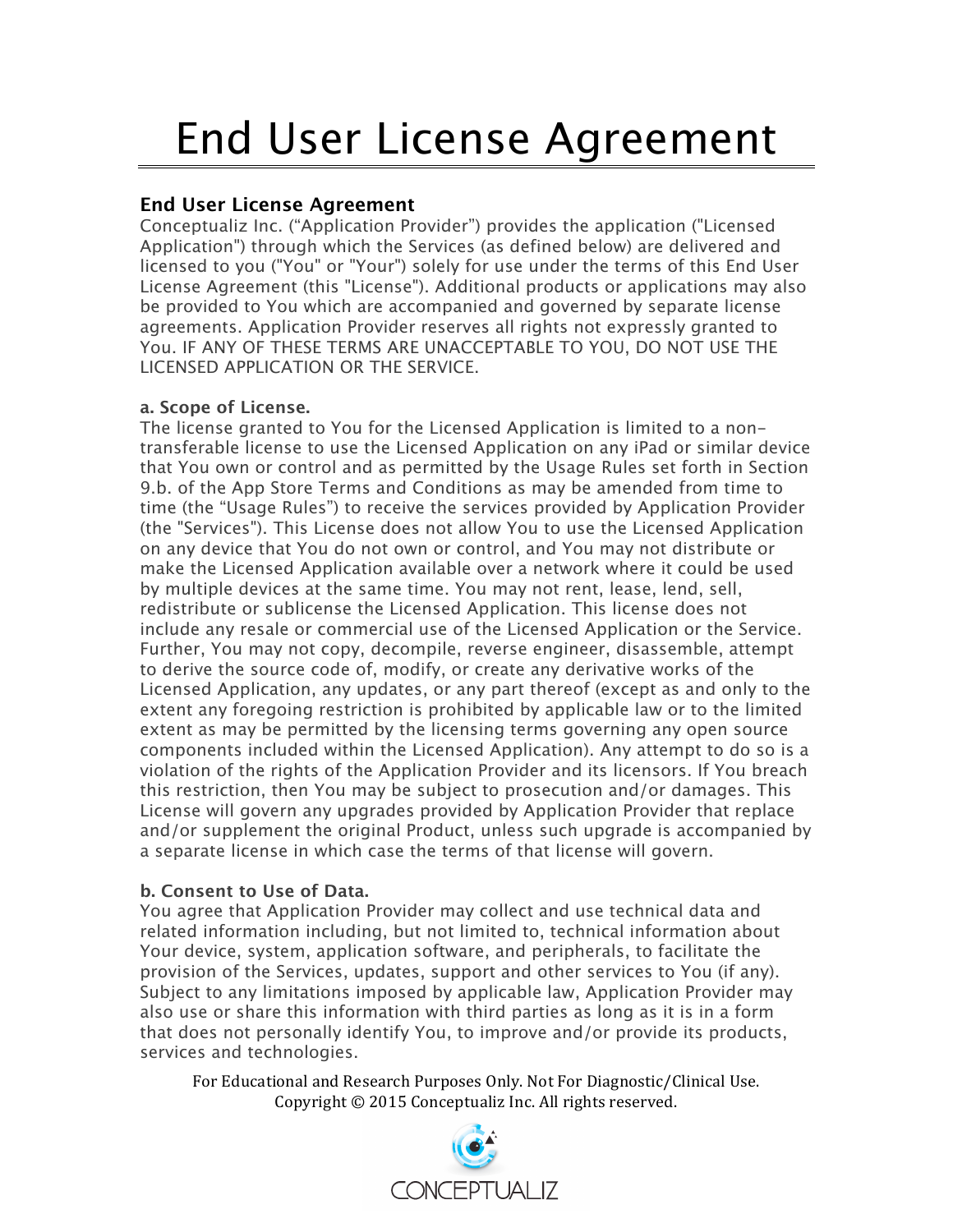#### **c. Termination.**

This License is effective until terminated by You or Application Provider. Your rights under this License will terminate automatically without notice from Application Provider if You fail to comply with any term of this License. Upon termination of this License, You shall cease all use of the Licensed Application, and delete or destroy all copies, full or partial, of the Licensed Application.

#### **d. Services; Third Party Materials.**

The Licensed Application enables access to the Services as well as third-party services and websites. Use of such Services and third-party services and websites may require Internet access and further require that You accept and comply with additional terms of service.

**(i)** You understand that by using the Licensed Application and the Services, You may encounter content, data, information, applications, links to third-party websites or other materials ("Third-Party Materials") that may be deemed offensive, indecent, explicit or otherwise objectionable, and that the results of any search or entering a particular URL may automatically and unintentionally generate links or references to such material. Accordingly, You agree to use the Licensed Application and the Services at Your sole risk and that Application Provider shall not have any liability to You for any Third-Party Materials that may be found to be offensive, indecent, explicit or otherwise objectionable. **(ii)** By using the Application and the Services, You agree that Application Provider is not responsible for the content, accuracy, security, completeness, timeliness, validity, copyright compliance, legality, decency, quality or any other aspect of any Third Party Materials or websites. Application Provider does not warrant or endorse and does not assume and will not have any liability or responsibility to You or any other person for any Third Party Materials or websites, or for any other materials, products, or services of any third parties. **(iii)** You agree that the Services may contain proprietary content, information and material that is protected by applicable intellectual property and other laws. You will not use such proprietary content, information or materials in any way whatsoever except for permitted use of the Services for personal use as described below. No portion of the Services may be reproduced in any form or by any means except for personal use as described below. You agree not to modify, rent, lease, loan, sell, distribute, or create derivative works based on the Services, in any manner, and You shall not exploit the Services in any unauthorized or illegal way. You further agree not to use the Services in any manner to harass, abuse, stalk, threaten, defame or otherwise infringe or violate the rights of any third party, and that Application Provider is not in any way responsible for any such use by You, nor for any harassing, threatening, defamatory, offensive or illegal messages or transmissions that You may receive as a result of using the Application or the Services. The Licensed Application allows You to create two-dimensional images directly from the Licensed Application ("Images"). You may use and share the Images for personal but may not license or sublicense the Images for any commercial purposes without the written permission of Conceptualiz. [Without limitation, and by way of example

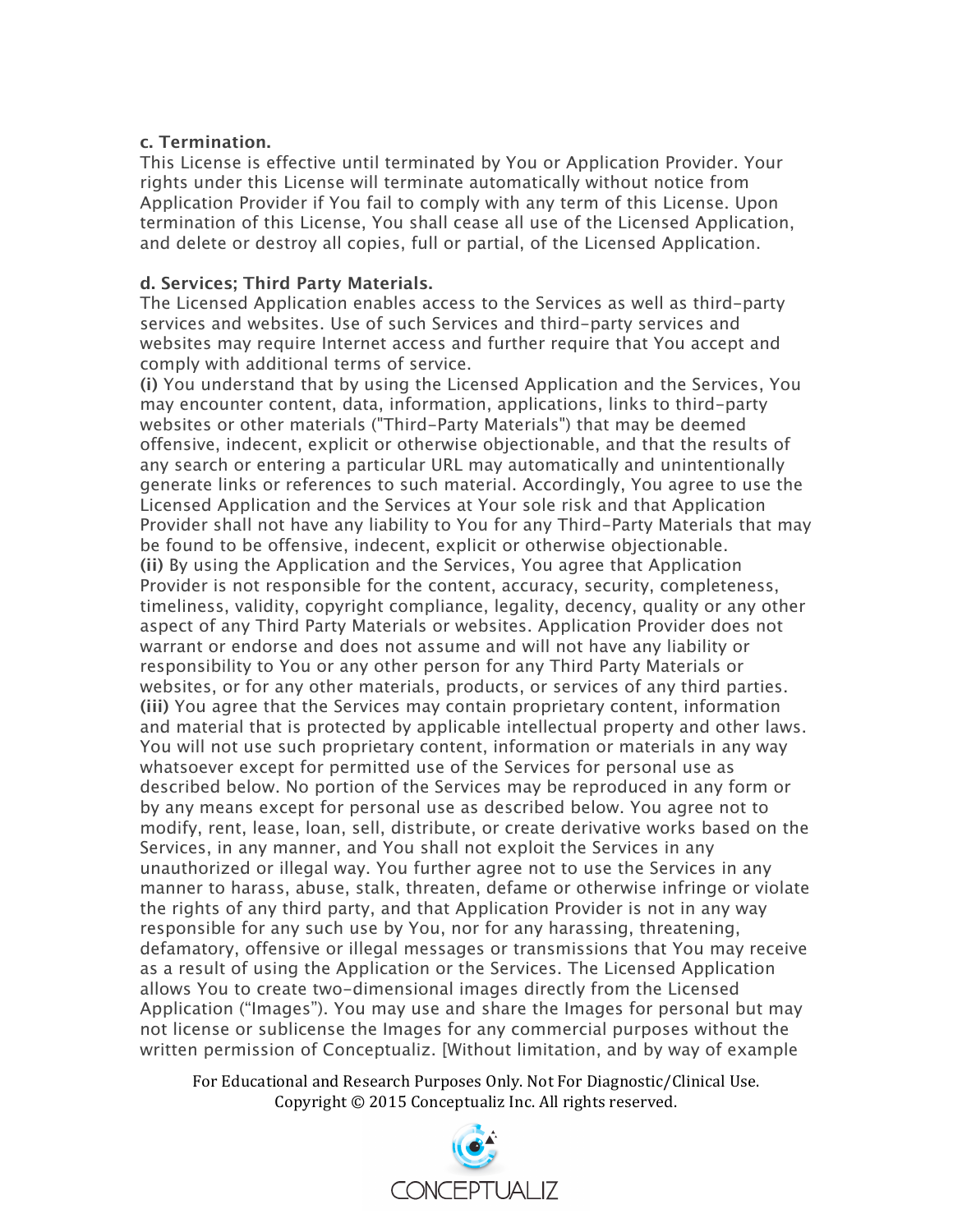only, you may share the Image with a doctor or patient for informational purposes solely but may not license or allow the Image to be sublicensed commercially or uploaded to any commercial or free-image site.] Furthermore you may not use and share Images without correctly publishing the appropriate credit line as per industry standards and as is built into the image share feature within the application.

**(iv)** You agree that the Services, third-party services and Third Party Materials may not be available in all languages or in all countries. Application Provider makes no representation that the Services, third-party services or Third-Party Materials are appropriate or available for use in any particular location. To the extent You choose to access any Services, third-party services or Third Party Materials, You do so at Your own risk and are responsible for compliance with all applicable laws including, but not limited to, all applicable local laws. Application Provider, and its licensors, reserve the right to change, suspend, remove, or disable access to any Service at any time without notice. In no event will Application Provider be liable for the removal or disabling of access to any such Service. Application Provider may also impose limits on the use of or access to certain Services, in any case and without notice or liability.

#### **e. No Representations or Warranties.**

**(i)** YOU EXPRESSLY ACKNOWLEDGE AND AGREE THAT USE OF THE LICENSED APPLICATION AND THE SERVICES IS AT YOUR SOLE RISK. TO THE MAXIMUM EXTENT PERMITTED BY APPLICABLE LAW, THE LICENSED APPLICATION AND ANY SERVICES ARE PROVIDED EXCLUSIVELY "AS IS" AND "AS AVAILABLE", WITH ALL FAULTS AND WITHOUT ANY REPRESENTATION OR WARRANTY OF ANY KIND. APPLICATION PROVIDER HEREBY DISCLAIMS ALL REPRESENTATIONS, WARRANTIES AND CONDITIONS WITH RESPECT TO THE LICENSED APPLICATION AND THE SERVICES, EITHER EXPRESS, IMPLIED OR STATUTORY INCLUDING, BUT NOT LIMITED TO, ANY IMPLIED WARRANTIES AND/OR CONDITIONS OF MERCHANTABILITY, QUALITY, FITNESS FOR A PARTICULAR PURPOSE, ACCURACY, CONTINUOUS OPERATION, AND NON-INFRINGEMENT. APPLICATION PROVIDER HEREBY DISCLAIMS ALL LIABILITY AND RESPONSIBILITY ARISING FROM ANY RELIANCE PLACED ON THE LICENSED APPLICATION AND SERVICES BY YOU. APPLICATION PROVIDER ACCEPTS NO RESPONSIBILITY FOR KEEPING THE LICENSED APPLICATION OR SERVICES UP TO DATE OR COMPLETE OR LIABILITY FOR ANY FAILURE TO DO SO. APPLICATION PROVIDER DOES NOT WARRANT THAT THE SERVICE AND ANY PRODUCTS LICENSED WILL MEET YOUR REQUIREMENTS, THE SERVICE WILL BE UNINTERRUPTED, TIMELY, SECURE, OR ERROR-FREE OR THAT ANY DEFECTS IN THE LICENSED APPLICATION OR SERVICES WILL BE CORRECTED. NO ORAL OR WRITTEN INFORMATION OR ADVICE GIVEN BY APPLICATION PROVIDER OR ITS AUTHORIZED REPRESENTATIVES SHALL CREATE ANY WARRANTY. SHOULD THE LICENSED APPLICATION OR SERVICES PROVE DEFECTIVE, YOU ASSUME THE ENTIRE COST OF ALL NECESSARY SERVICING, REPAIR OR CORRECTION.

**(ii)** You agree that the fees charged by Application Provider and paid by You are based on and reflective of the allocation of risk contemplated by this section and that the limitations in this section are an essential element of the agreement

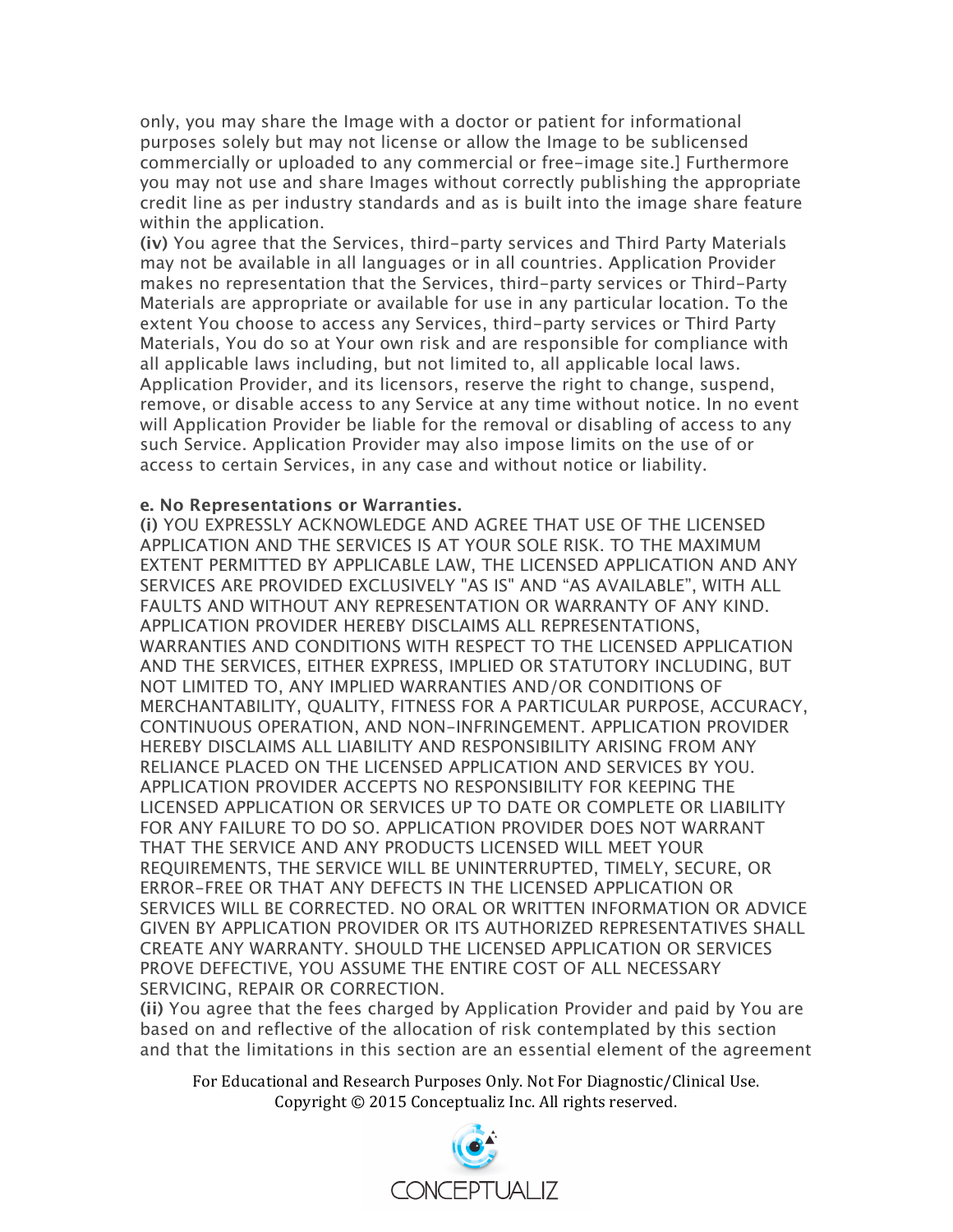between You and Application Provider.

**(iii)** Some jurisdictions do not allow the exclusion of implied warranties or limitations on applicable statutory rights of a consumer, so the above exclusion and limitations may not apply to You.

### **f. Use of Licensed Application and Services.**

You agree that the Licensed Application and Services are designed to be used solely for EDUCATIONAL AND RESEARCH PURPOSES ONLY and NOT FOR DIAGNOSTIC/CLINICAL USE. The Licensed Application and Services do not constitute the practice of medicine and are neither professional medical nor physiotherapy advice. Moreover, Licensed Application and Services are not designed to be used as a substitute for professional medical or physiotherapy advice or judgment. Use the software at your own risk. The authors make no warranties as to performance or fitness for a particular purpose, or any other warranties whether expressed or implied. No oral or written communication from or information provided by the authors shall create a warranty. Under no circumstances shall the authors be liable for direct, indirect, special, incidental, or consequential damages resulting from the use, misuse or inability to use the software, even if the author has been advised of the possibility of such damages.

#### **g. Indemnification**

You hereby indemnify and hold harmless, and upon Application Provider's request, defend, Application Provider and its affiliates (and their respective directors, officers and employees) from and against any and all losses, liabilities, damages, costs or expenses (including reasonable attorneys' fees and costs) arising out of any claim, action, or proceeding brought by a third party based on:

**(i)** your use of the Licensed Application and Service;

**(ii)** a breach of any warranty, representation, covenant or obligation of yours under this Agreement; or

**(iii)** your violation of any third party right.

You will reimburse Application Provider and its affiliates on demand for any actual payments made in resolution of any liability or claim that is subject to indemnification under this Section g, provided that Application Provider attempts to obtain your written consent prior to making such payments, and such consent is not unreasonably withheld, delayed or conditioned. Application Provider shall promptly notify you of any such claim, and you shall assume control of the defense of such claim upon Application Provider's request. Application Provider shall have the right, at its expense, to participate in the defense thereof under your direction.

## **h. Limitation of Liability**

IN NO EVENT SHALL APPLICATION PROVIDER BE LIABLE FOR ANY PERSONAL INJURY, DEATH OR FOR ANY INCIDENTAL, SPECIAL, INDIRECT, PUNITIVE, EXEMPLARY OR CONSEQUENTIAL DAMAGES WHATSOEVER INCLUDING, WITHOUT LIMITATION, ANY LOST PROFITS, LOSS OF DATA, BUSINESS INTERRUPTION OR

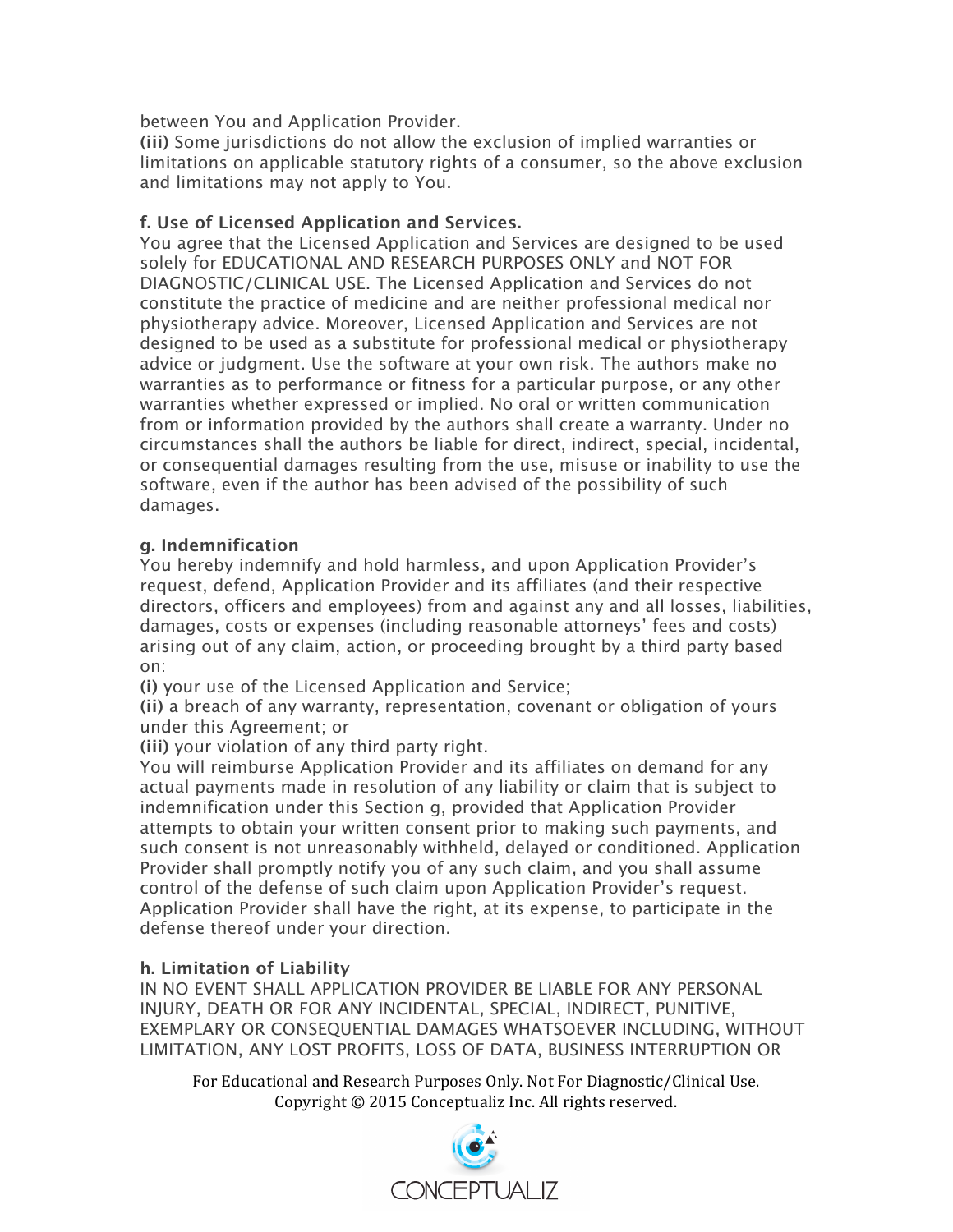ANY OTHER DAMAGES OR LOSSES, ARISING OUT OF OR RELATED TO YOUR USE OR INABILITY TO USE THE LICENSED APPLICATION OR THE SERVICES HOWEVER CAUSED, REGARDLESS OF THE THEORY OF LIABILITY (CONTRACT, TORT OR OTHERWISE) AND EVEN IF APPLICATION PROVIDER HAS BEEN ADVISED OF THE POSSIBILITY OF SUCH DAMAGES. SOME JURISDICTIONS DO NOT ALLOW OR RESTRICT THE LIMITATION OF LIABILITY FOR PERSONAL INJURY, DEATH, OR OF INCIDENTAL OR CONSEQUENTIAL DAMAGES, SO THIS LIMITATION MAY NOT APPLY TO YOU. In no event shall Application Provider's total liability to you for all damages (other than as may be required by applicable law in cases involving personal injury or death) exceed the amount of two hundred dollars (US\$200.00). The foregoing limitations will apply even if the above stated remedy fails of its essential purpose.

YOU AND APPLICATION PROVIDER AGREE THAT ANY PROCEEDINGS TO RESOLVE OR LITIGATE ANY DISPUTE WILL BE CONDUCTED SOLELY ON AN INDIVIDUAL BASIS, AND THAT NEITHER YOU NOR APPLICATION PROVIDER WILL SEEK TO HAVE ANY DISPUTE HEARD AS A CLASS ACTION, A REPRESENTATIVE ACTION, A COLLECTIVE ACTION, A PRIVATE ATTORNEY-GENERAL ACTION, OR IN ANY PROCEEDING IN WHICH YOU OR APPLICATION PROVIDER ACTS OR PROPOSES TO ACT IN A REPRESENTATIVE CAPACITY. YOU AND APPLICATION PROVIDER FURTHER AGREE THAT NO PROCEEDING WILL BE JOINED, CONSOLIDATED, OR COMBINED WITH ANOTHER PROCEEDING WITHOUT THE PRIOR WRITTEN CONSENT OF YOU, APPLICATION PROVIDER, AND ALL PARTIES TO ANY SUCH PROCEEDING.

**i.** The Licensed Application together with all intellectual property rights associated therewith or incorporated therein shall at all times remain the exclusive property of Application Provider and its licensors. The Licensed Application is protected by copyright under both United States, Canadian and foreign laws.

**j.** You may not use or otherwise export or re-export the Licensed Application except as authorized by Canadian law and the laws of the jurisdiction in which the Licensed Application was obtained. In particular, but without limitation, the Licensed Application may not be exported or re-exported (i) into any U.S. embargoed countries or (ii) to anyone on the U.S. Treasury Department's list of Specially Designated Nationals or the U.S. Department of Commerce Denied Person's List or Entity List. By using the Licensed Application, you represent and warrant that you are not located in any such country or on any such list. You also agree that you will not use these products for any purposes prohibited by Canadian law, including, without limitation, the development, design, manufacture or production of nuclear, missiles, or chemical or biological weapons.

**k.** The Licensed Application and related documentation are "Commercial Items", as that term is defined at 48 C.F.R. §2.101, consisting of "Commercial Computer Software" and "Commercial Computer Software Documentation", as such terms are used in 48 C.F.R. §12.212 or 48 C.F.R. §227.7202, as applicable. Consistent with 48 C.F.R. §12.212 or 48 C.F.R. §227.7202-1 through 227.7202-4, as applicable, the Commercial Computer Software and Commercial Computer Software Documentation are being licensed to U.S. Government end users (i)